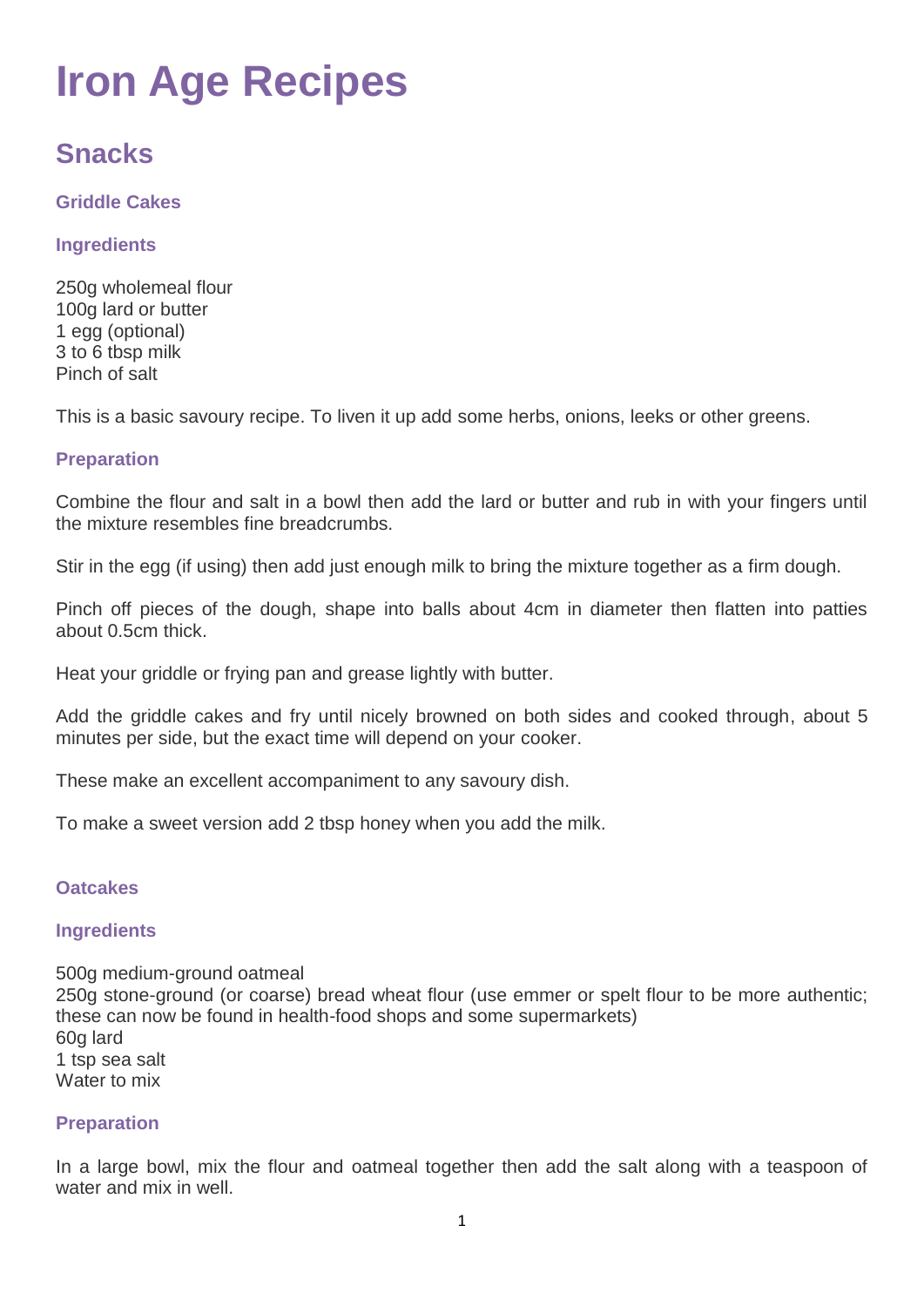Cut the lard into small cubes, add to the bowl and rub into the mixture with your fingers.

Once the lard has mixed with the flour add just enough water to make a dry dough and shape into small cakes about 0.5 to 1cm thick.

Cook these cakes on a griddle or frying pan until lightly browned on both sides then set aside to cool.

Once cool serve with cheese.

# **Fruited Bread**

#### **Ingredients**

500g stone-ground or coarse wholemeal bread flour 300g soft fruit (blackberries preferably) 250g honey 1 tsp salt Water to mix

#### **Preparation**

Tip the flour into a large bowl, add the blackberries and stir thoroughly together.

Next add the salt and honey and fold gently into the mixture using a metal spoon.

Finally add enough water to form a firm dough.

Tear small balls from the mixture, pressing these down into rounds of about 1.5cm in thickness which can be cooked on a griddle or frying pan until golden brown on both sides.

Alternatively you can shape the dough into a single large round loaf which can be cooked in an oven pre-heated to 170°C (Gas 3) for an hour or until the loaf turns a firm golden-brown colour.

# **Savoury Bean Fritters**

#### **Ingredients**

120g butter 70g chopped, roasted, [hazelnuts](http://www.celtnet.org.uk/recipes/ancient/wild-food-entry.php?term=Hazel) 1 bunch of [sea beet](http://www.celtnet.org.uk/recipes/ancient/wild-food-entry.php?term=Sea%20Beet) or [fat hen greens,](http://www.celtnet.org.uk/recipes/ancient/wild-food-entry.php?term=Fat%20Hen) chopped (you can also use Swiss chard or spinach) 1 handful of freshly-grated [horseradish](http://www.celtnet.org.uk/recipes/ancient/wild-food-entry.php?term=Horseradish) (or use a couple of tablespoons from a jar) 500g processed Celtic Beans (see below) 1 egg Pinch of salt Strong wholemeal bread flour

# **Celtic Beans:**

Use one third dried black-eyed peas to two thirds dried broad (fava) beans.